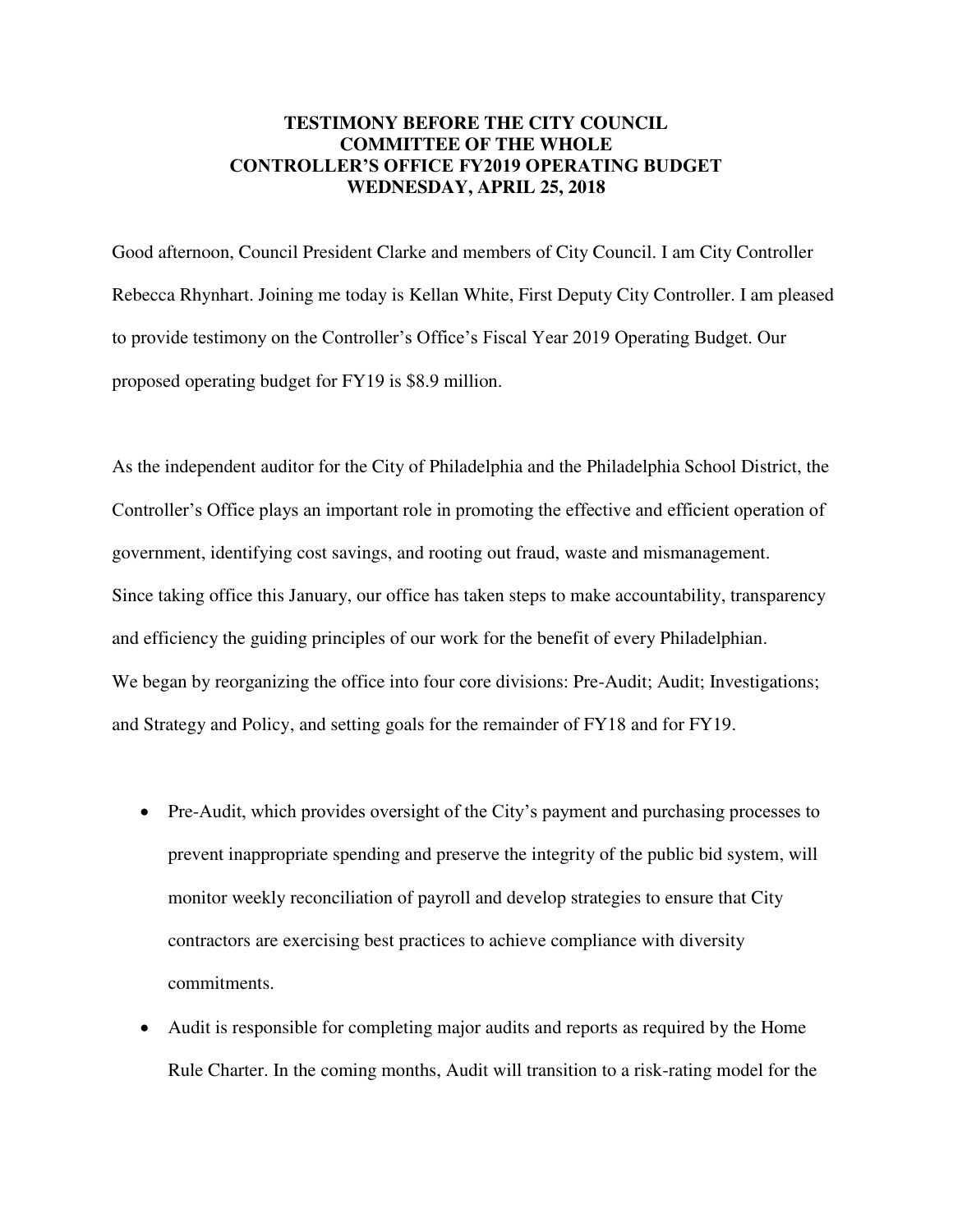annual audit of every city department. This process will allow the auditors to devote more resources to departments that are not meeting appropriate standards. Additionally, Audit will undertake performance audits more frequently and rigorously. Currently, staff is working on performance audits of the City's sexual misconduct payouts, policies and procedures, and the Department of Behavioral Health and Intellectual Disability Services, the first such audit in 20-years.

- The Investigations Division will lead all special investigations and investigations into fraud, waste and corruption across the City, increasing the standards of quality and integrity of investigations. As part of its efforts, Investigations will coordinate and undertake investigations in response to tips and other information that may indicate misconduct on the part of City employees, fraud involving City contracts, worker injury abuse or other issues.
- The Strategy and Policy Analysis Division will focus primarily on financial policy research and recommendations, as well as modernizations, best practices and cost savings in areas impacting the City's finances. Our first policy analysis report on the Ten-Year Tax Abatement was released last week. A quick note: in our report on the tax abatement, we intentionally did not include a policy recommendation, and instead presented and evaluated hypothetical policy changes. It's our goal to present information to support data driven decision-making by City Council and Mayor Kenney and to inform and engage the public with public policy through our analysis.

Another major change for the Controller's Office moving forward is a focus on improving diversity and inclusion in both contracts and staffing. In FY18, vendors contracted by the